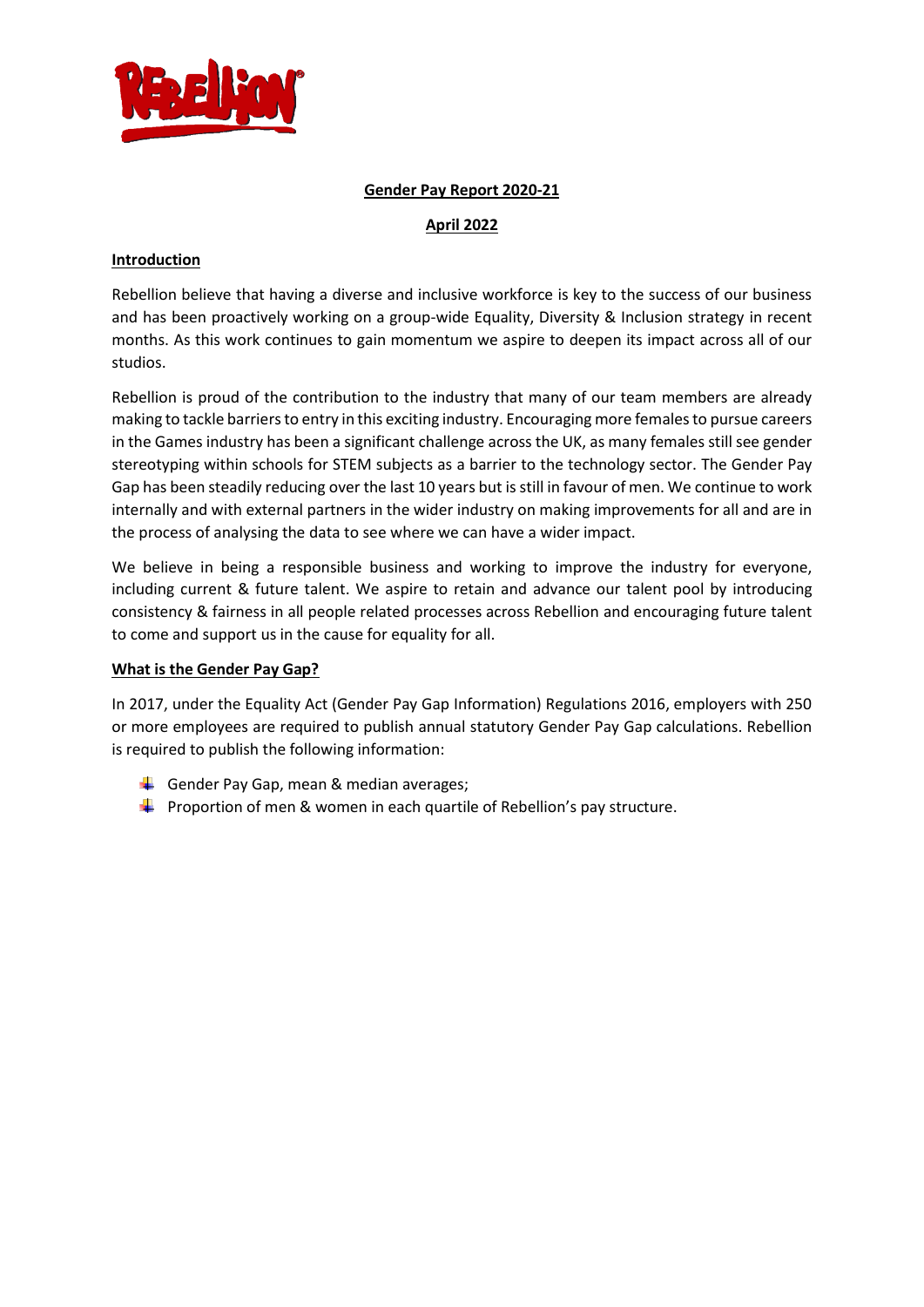

For the reporting year 2020 – 2021 on the 'snapshot' date of  $5<sup>th</sup>$  April 2021, our gender demographic was 16% those that identify as female and 84% those that identify as male. It is important to note that the gender pay gap report requires us to report on binary data. So those who do not identify as either male or female, will not be reported for the purposes of this report. Female representation is largest in the Lower Middle Quartile whilst there is an evident imbalance with our most senior or technical roles.

To be clear, Rebellion does not have a pay disparity between genders. There is a large proportion of males in the upper quartiles, which will be the main driver of the pay gap. Analysing the data further Rebellion has found that considering each quartile and how they are separated, in 56% of the quartiles, females are in fact paid a higher hourly rate than their male counterparts.



|                       | Mean  | Median |
|-----------------------|-------|--------|
| <b>Gender Pay Gap</b> | 18.5% | 19.9%  |

## **Our Long-Term Strategy**

This year we will be introducing & refining the following to support EDI improvements across the board;

• Leadership training for all current & aspiring managers to upskill them in treating their people with fairness & consistency. Additionally hiring new resources to focus solely on the learning & development function.